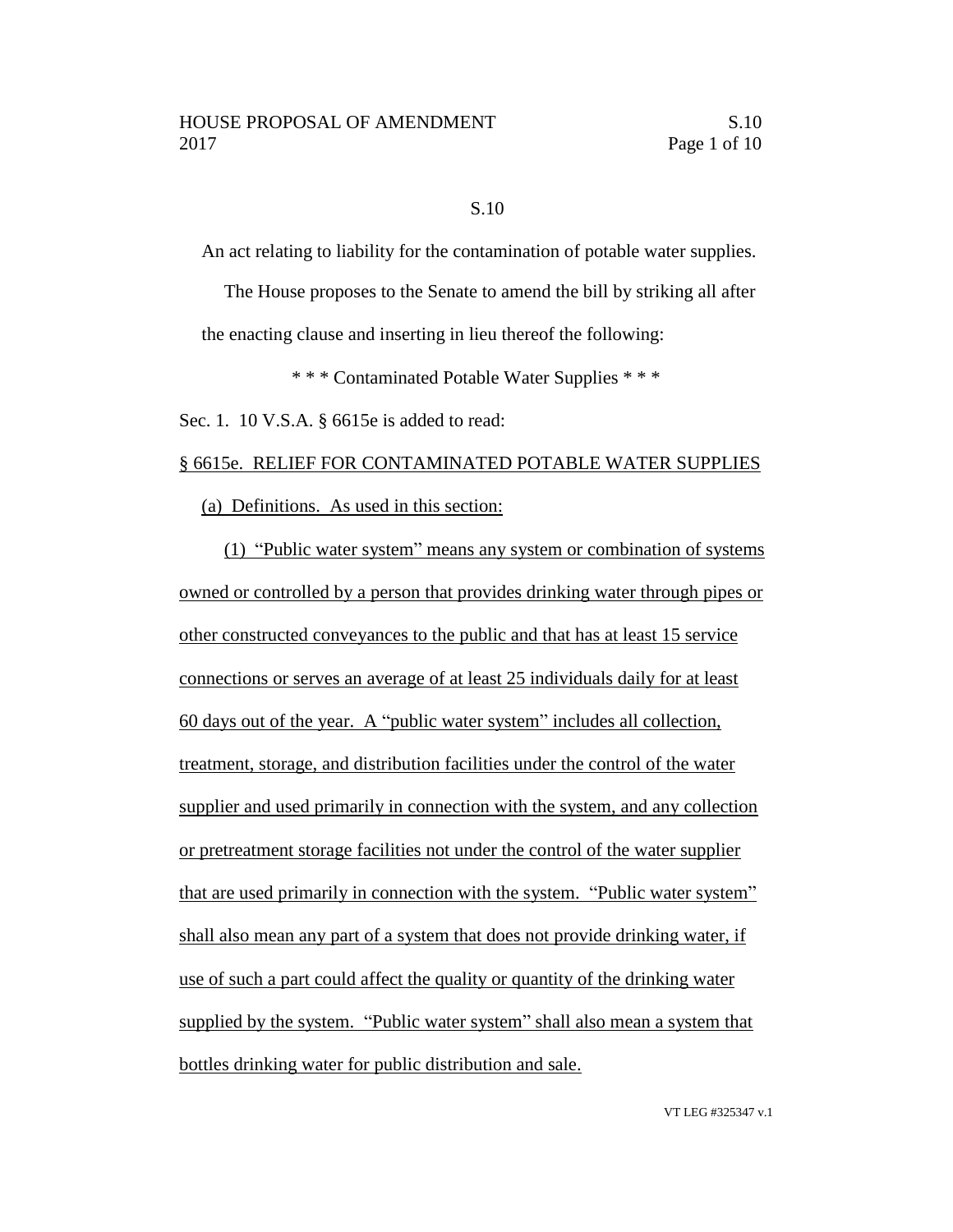(2) "Public community water system" means a public water system that serves at least 15 service connections used by year-round residents or regularly serves at least 25 year-round residents.

(b) Extension of public community water system.

(1) The Secretary, after due consideration of cost, may initiate a proceeding under this section to determine whether a person that released perfluorooctanoic acid into the air, groundwater, surface water, or onto the land is liable for the costs of extending the water supply of a public water system to an impacted property. A person who released perfluorooctanoic acid shall be liable for the extension of a municipal water line when:

(A) the property is served by a potable water supply regulated under chapter 64 of this title;

(B) the Secretary has determined that the potable water supply on the property:

(i) is a failed supply under chapter 64 of this title due to

perfluorooctanoic acid contamination; or

(ii) is likely to fail due to contamination by perfluorooctanoic acid due to the proximity of the potable water supply to other potable water supplies contaminated by perfluorooctanoic acid or due to other relevant factors; and

(C) the person the Secretary determined released perfluorooctanoic acid into the air, groundwater, surface water, or onto the land is a cause of or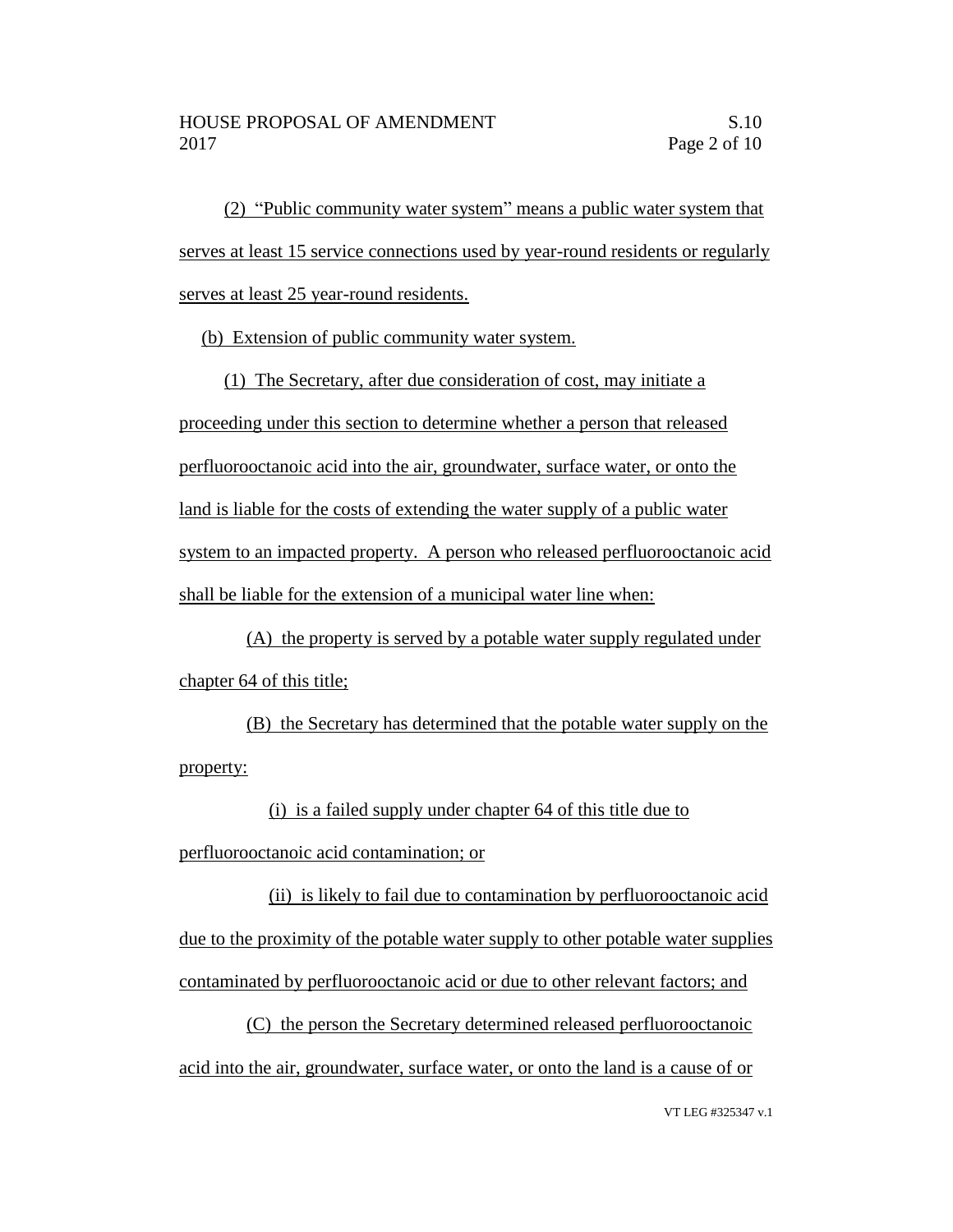contributor to the perfluorooctanoic acid contamination or likely contamination of the potable water supply.

(2) A person liable for the extension of a public water system under this section shall be strictly, jointly, and severally liable for all costs associated with that public water system extension. The remedy under this section is in addition to those provided by existing statutory or common law.

(c) Liability payment.

(1) Following notification of liability by the Secretary, a person liable under subsection (b) of this section for the extension of the water supply of a public water system shall pay the owner of the public water system for the extension of the water supply within 30 days of receipt of a final engineering design or within an alternate time frame ordered by the Secretary.

(2) If the person liable for the extension of the water supply does not pay the owner within the time frame required under subdivision (1) of this subsection, the person shall be liable for interest on the assessed cost of the extension of the water supply.

(d) Available defenses; rights. All defenses to liability and all rights to contribution or indemnification available to a person under section 6615 of this title are available to a person subject to liability under this section.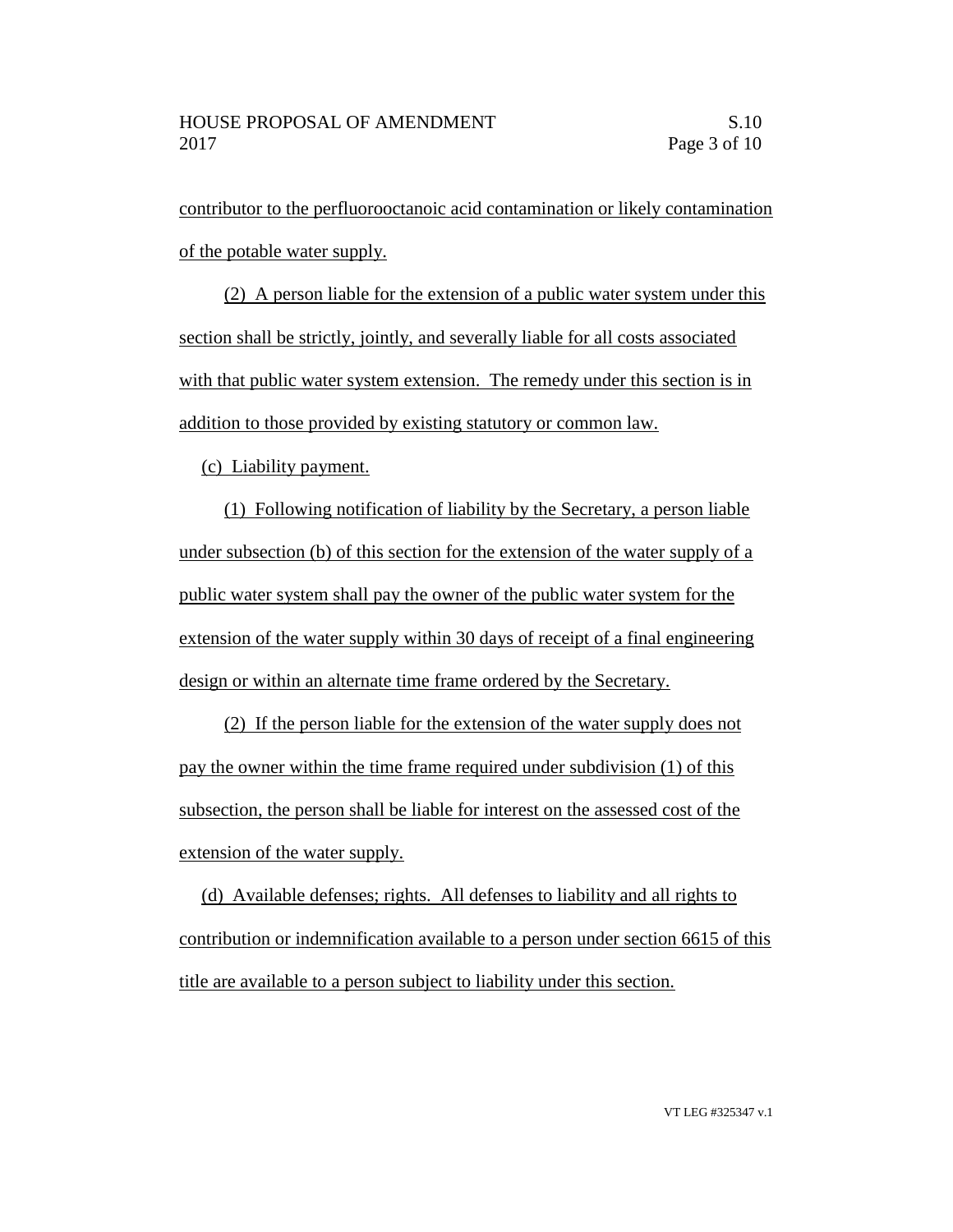# Sec. 2. APPLICATION OF LIABILITY

(a) 10 V.S.A. § 6615e, enacted under Sec. 1 of this act, shall apply to any determination of liability made by the Secretary of Natural Resources under

10 V.S.A. § 6615e after the effective date of the section.

(b) Notwithstanding any contrary provision of 1 V.S.A. § 214, 10 V.S.A. § 6615e shall apply to any relevant release of perfluorooctanoic acid regardless of the date of the relevant release, including releases that occurred prior to the effective date of 10 V.S.A. § 6615e.

\* \* \* Hazardous Materials \* \* \*

Sec. 3. 10 V.S.A. § 6602(16) is amended to read:

(16)(A) "Hazardous material" means all petroleum and toxic, corrosive, or other chemicals and related sludge included in any of the following:

(i) any substance defined in section  $101(14)$  of the federal

Comprehensive Environmental Response, Compensation and Liability Act of 1980;

(ii) petroleum, including crude oil or any fraction thereof; or

(iii) hazardous wastes, as determined under subdivision (4) of this section; or

(iv) a chemical or substance that, when released, poses a risk to human health or other living organisms and that is listed by the Secretary by rule.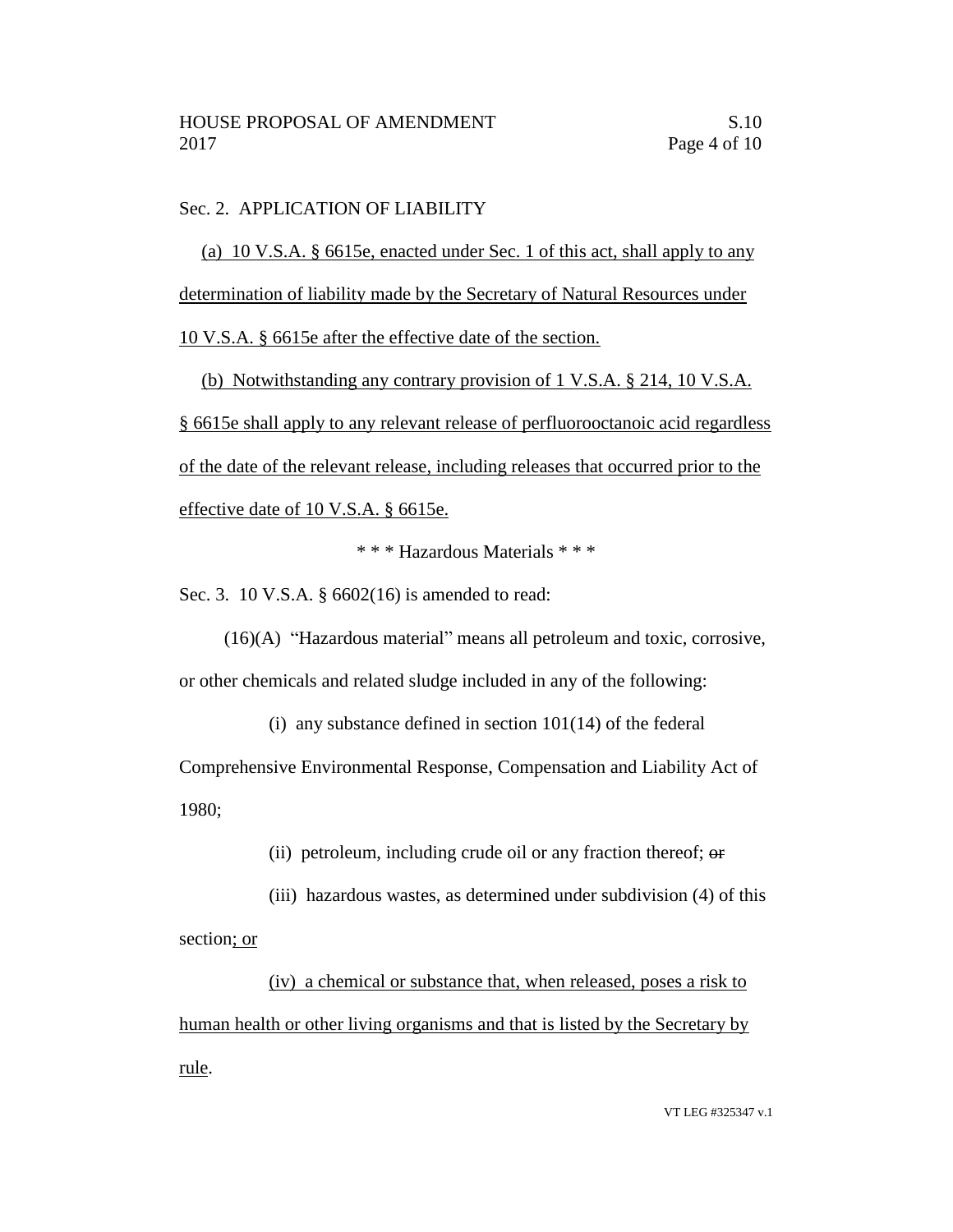(B) "Hazardous material" does not include herbicides and pesticides when applied consistent with good practice conducted in conformity with federal, State, and local laws and regulations and according to manufacturer's instructions. Nothing in this subdivision shall affect the authority granted and the limitations imposed by section 6608a of this title.

Sec. 4. 10 V.S.A. § 6602(12) is amended to read:

(12) "Disposal" means the discharge, deposit, injection, dumping, spilling, leaking, emitting, or placing of any solid waste or hazardous waste into or on any land or water so that such solid waste or hazardous waste or any constituent thereof may enter the environment or be emitted into the air or discharged into any ground or surface waters.

\* \* \* Brownfields \* \* \*

Sec. 5. 10 V.S.A. § 6652(b) is amended to read:

(b) Upon receipt of the completion report, the Secretary shall determine whether additional work is required in order to complete the plan. The applicant shall perform any additional activities necessary to complete the corrective action plan as required by the Secretary and shall submit a new completion report. When the Secretary determines that the applicant has successfully completed the corrective action plan and paid all fees and costs due under this subchapter, the Secretary shall issue a certificate of completion, which certifies that the work is completed. The certificate of completion shall

VT LEG #325347 v.1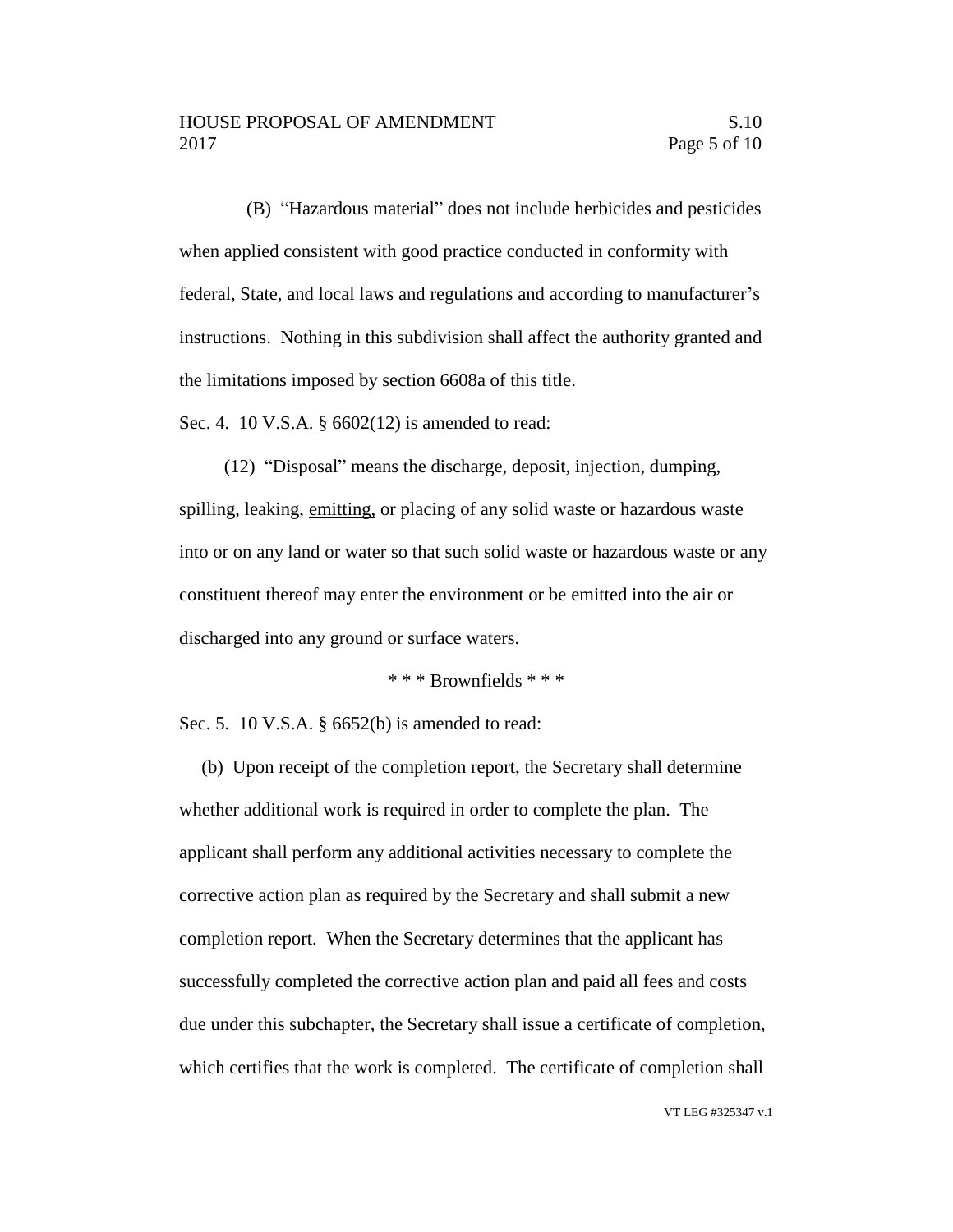include a description of any land use restrictions and other conditions required by the corrective action plan. The Secretary may establish land use restrictions in the certificate of completion for a property, but the Secretary shall not acquire interests in the property in order to establish a land use restriction. Sec. 6. 10 V.S.A. § 6653 is amended to read:

### § 6653. RELEASE FROM LIABILITY; PERSONAL RELEASE FROM

### LIABILITY

(a) An applicant who has obtained a certificate of completion pursuant to section 6652 of this title and successor owners of the property included in the certificate of completion who are not otherwise liable under section 6615 for the release or threatened release of a hazardous material at the property shall not be liable under subdivision  $6615(a)(1)$  of this title for any of the following:

(1) A release or threatened release that existed at the property at the time of the approval of the corrective action plan and complies with one or both of the following:

(A) was discovered after the approval of the corrective action plan by means that were not recognized standard methods at the time of approval of the corrective action plan;

(B) the material was not regulated as hazardous material until after approval of the corrective action plan.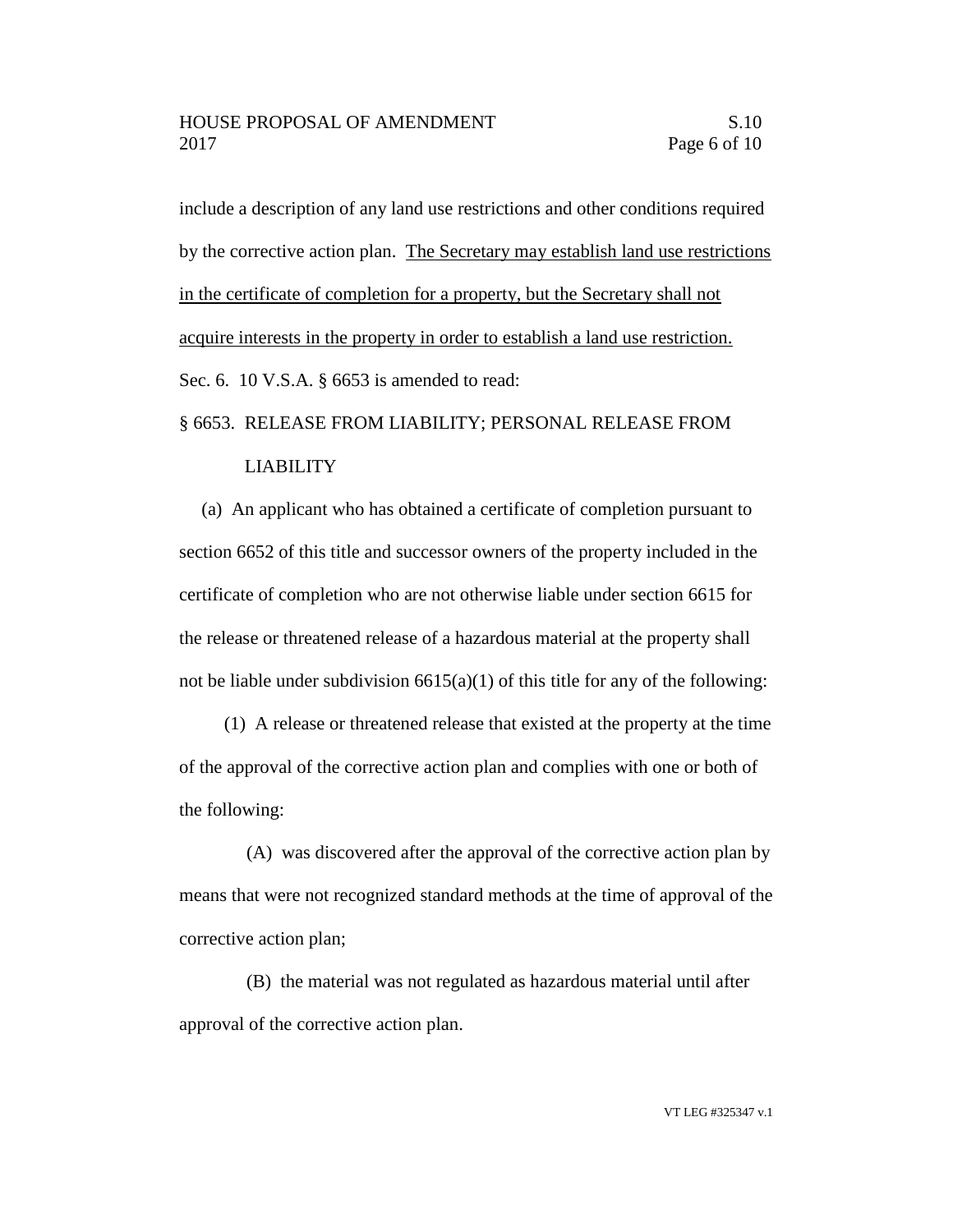(2) Cleanup after approval of the corrective action plan was done pursuant to more stringent cleanup standards effective after approval of the corrective action plan.

(3) Natural resource damages pursuant to section 6615d of this title, provided that the applicant did not cause the release that resulted in the damages to natural resources.

\* \* \*

(c) A release from liability under this section or forbearance from action provided by section 6646 of this title does not extend to any of the following:

(1) A release or threatened release of a hazardous material that was not present at the time the applicant submitted an application pursuant to this subchapter where the release or threatened release:

(A) has not been addressed under an amended corrective action plan approved by the Secretary; or

(B) was caused by intentional or reckless conduct by the applicant or agents of the applicant.

(2) Failure to comply with the general obligations established in section 6644 of this title.

(3) A release that occurs subsequent to the issuance of a certificate of completion.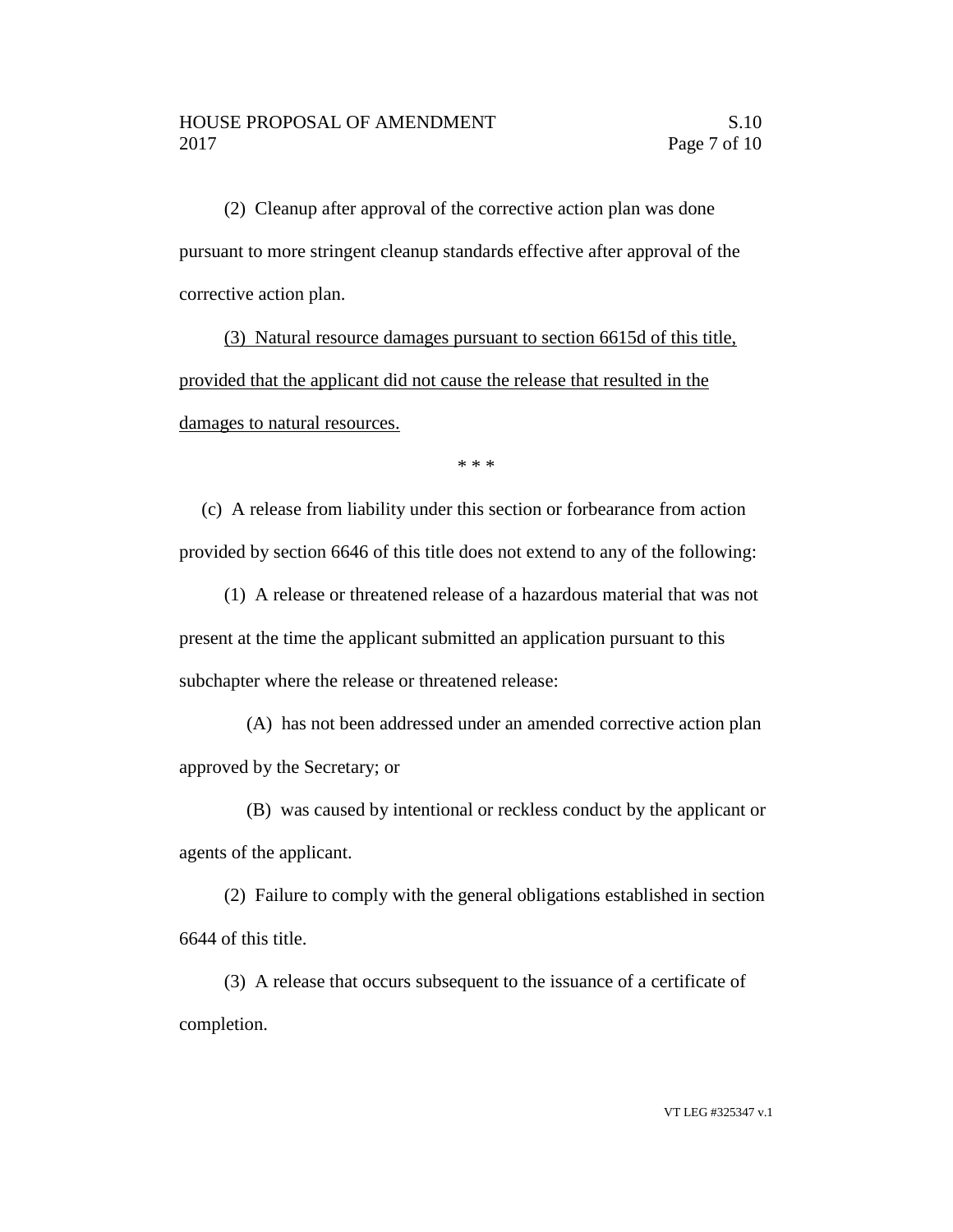(4) Failure to comply with the use restrictions contained within the certificate of completion for the site issued pursuant to subsection 6652(b) of this title.

\* \* \*

\* \* \* Groundwater Classification \* \* \*

Sec. 7. 10 V.S.A. § 1392(d) is amended to read:

(d) The groundwater management strategy, including groundwater classification and associated technical criteria and standards, shall be adopted as a rule in accordance with the provisions of 3 V.S.A., chapter 25. The secretary shall file any final proposed rules regarding the groundwater management strategy, with the natural resources board not less than 30 days prior to filing with the legislative committee on administrative rules. The board shall review the final proposed rules and comment regarding their compatibility with the Vermont water quality standards and the objectives of the Vermont Water Pollution Control Act. The secretary shall include the natural resources board's comments in filing the final proposed rules with the legislative committee on administrative rules.

Sec. 8. 10 V.S.A. § 1394(a) is amended to read:

(a) The state State adopts, for purposes of classifying its groundwater, the following classes and definitions thereof:

\* \* \*

VT LEG #325347 v.1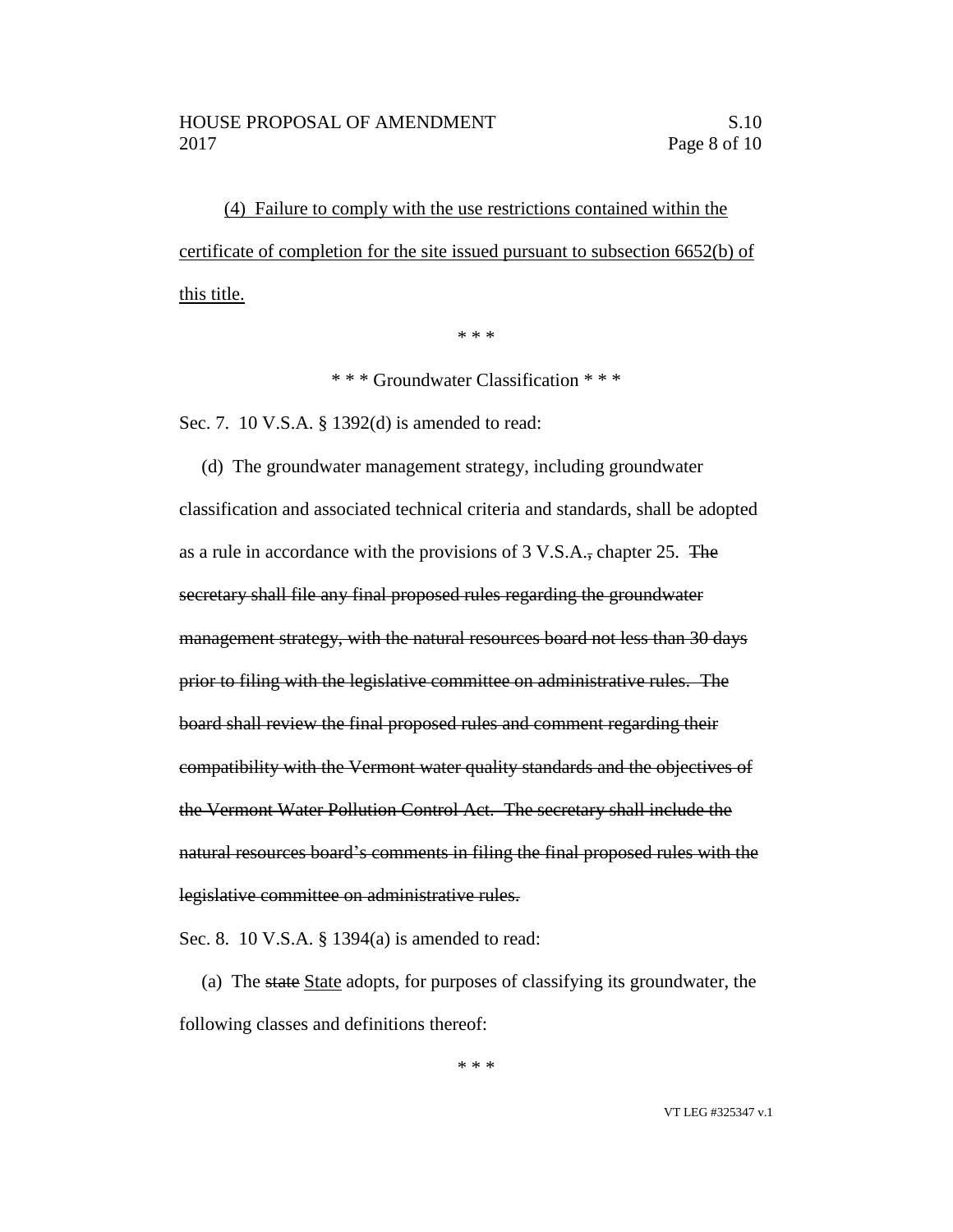(4) Class IV. Not suitable as a source of potable water but suitable for some agricultural, industrial and commercial use, provided that the Secretary may authorize, subject to conditions, use as a source of potable water supply or other use under a reclassification order issued for the aquifer.

\* \* \* Public Trust Lands \* \* \*

Sec. 9. ADDITIONAL AUTHORIZED USE; PUBLIC TRUST LANDS

(a) The General Assembly finds that:

(1) the General Assembly has the authority to authorize public uses of filled public trust lands in the City of Burlington; and

(2) the use of the filled public trust lands in the City of Burlington authorized by this act is consistent with the public trust doctrine.

(b) In addition to the uses authorized by the General Assembly in 1990 Acts and Resolves No. 274, 1991 Acts and Resolves No. 53, 1996 Acts and Resolves No. 87, and 1997 Acts and Resolves No. 22, the filled public trust lands within the City of Burlington that are located north of the centerline of Maple Street extending north to the northern terminus of the Lake Street extension completed in 2016 and that extend to the waters of Lake Champlain may be utilized for public markets that benefit Vermont's public and that are available to the public on an open and nondiscriminatory basis.

(c) Any use authorized under this act is subject to all applicable requirements of law.